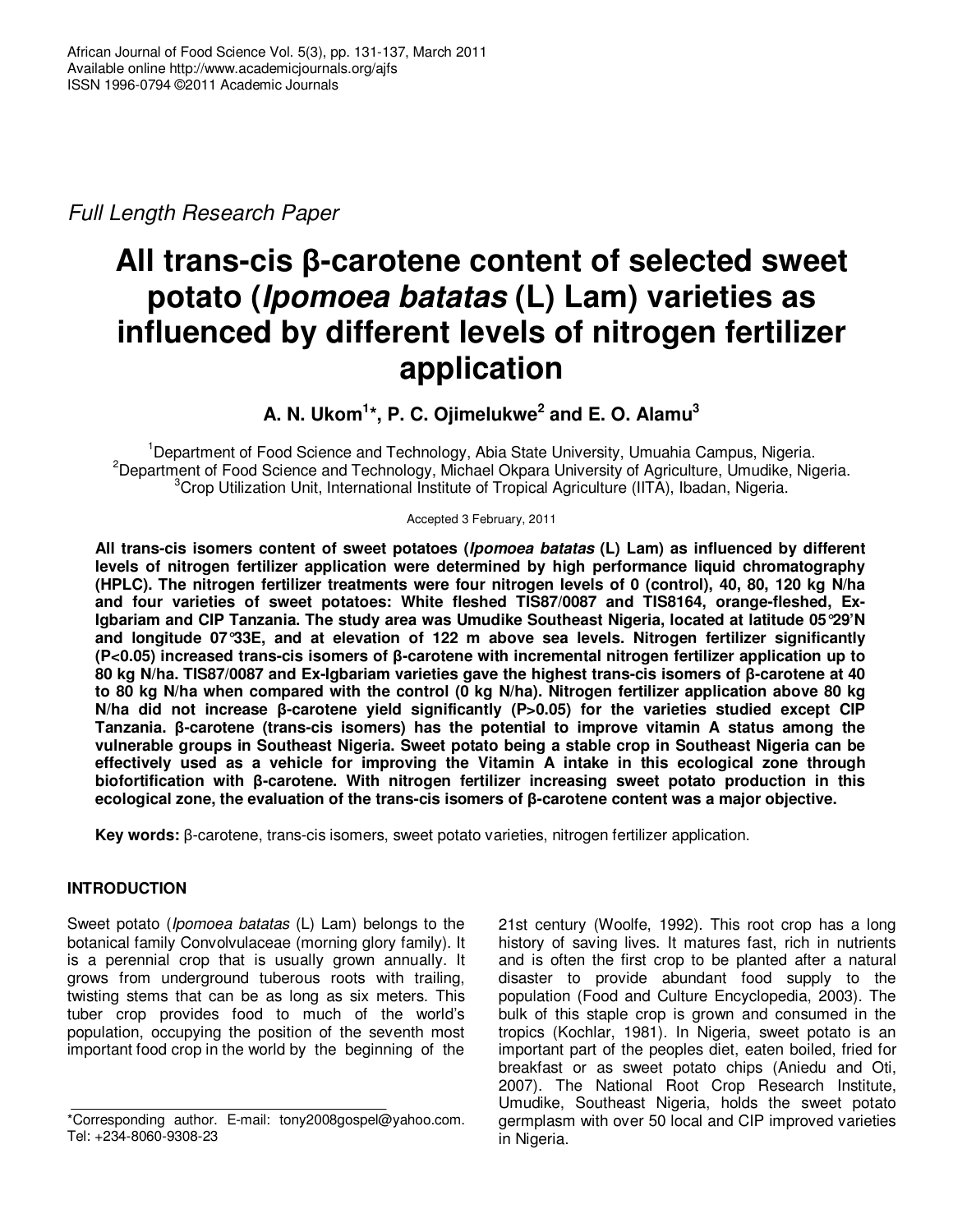In the Southeastern population of Nigeria, like in other developing regions, vitamin A deficiency is prevalent affecting mostly children and women (Sight and Life, 2007). This problem has necessitated the recent emphasis by the Government of Nigeria on the fortifycation of essential food commodities (flour, vegetable oil and sugar) with vitamin A.

 Some cultivars of sweet potato are high in pro-vitamin A, β-carotene (Almeida-Muradian and Penteado, 1992). Concentration of β-carotene ranges from 0.2 µ g/g (whitefleshed sweet potato), Nepal (Vaida, 1995) to 218  $\mu$  g/g (orange fleshed sweet potato), Brazil (Almeida-Muradian and Penteado, 1992). β-carotene is a potent vitamin A with 100% source of pro-vitamin A bioactivity and has been linked to immune function and decreased the risk of degenerative diseases (Oslon, 1999; Buri, 1997; Mayne, 1996). Vitamin A is also known to play crucial roles in vision, cellular differentia-tion and morphogenesis, haemopoiesis, skeletal growth and fertility in man (Mclaren and Frigg, 2001).

Pro-vitamin A is required for the differentiation of epithelial cells, production of goblet cells and maintenance of an effective epithelial barrier against attack by pathogenic organisms. The all trans- isomer of βcarotene is the most useful form to the human body. The all trans β-carotene exhibits the highest pro-vitamin activity among carotenoids and is the usual configuration found in nature (Bovell- Benjamin, 2007). It can be isomerised to the cis-isomers on contact with acids, heat treatment and exposure to light. On isomerization, transcarotenoids are converted to cis-carotenoids which are more readily oxidized to epoxy carotenoids, apocarotenoids and hydroxycarotenoids. Compared to most staple root crops and vegetables, sweet potato has high protein content ranging from 4.41 to 16.11% (Ravindran et al., 1995; Grant et al., 1992 ) and vitamin C content ranging from 17.1 to 24.6 mg/100 g (US Dept of Agric., 2001).

Due to the importance of β-carotene to health and nutrition, four varieties of sweet potato, namely, CIP Tanzania and Ex-Igbariam (orange-fleshed), TIS 87/0087 and TIS 8164 (white-fleshed) are obtained from National Root Crop Research Institute, Umudike, Nigeria and four levels of nitrogen fertilizer application (0, 40, 80 and 120 kg N/ha) were evaluated within Umudike in southeast agro ecological zone. The purpose was to give focus to breeding efforts in sweet potato research and potentially improve the vitamin A status of the consumers. Analysis were performed according to HarvestPlus protocol using HPLC (Rodriguez-Amaya and Kimura, 2004) with the view to determining the all tran-cis β-carotene content of the sweet potato varieties.

## **MATERIALS AND METHODS**

## **Experimental design**

The experimental field was marked, ploughed and harrowed. A 4 x

4 factorial arrangement in a randomized complete block design (RCBD) was used. Four varieties of sweet potato (TIS87/0087, TIS8164, Ex-Igbariam and CIP Tanzania) and four levels of nitrogen fertilizer (0, 40, 80 and 120 kg N/ha) were the treatments. Sweet potato vine cutting of each variety (20 cm) were planted at a spacing of 1cm x 0.3 m. Nitrogen was applied as urea and each plot received a blanket application of 25 kg N/ha single super phosphate and 150 kg K/ha as muriate of potash. This fertilizer application was made four weeks after planting. Weeding was done once by hand pulling at 6 weeks after planting. The sweet potato storage root was harvested 16 weeks after planting. The study area was Umudike, southeast Nigeria, located at latitude 05°29'N and longitude 07°33E, and at an elevation of 122 m above sea level. This soil is classified as sandy loam, acidic and characterized as an ultisol (Eke-Okoro, 2001).

## **ANALYSIS OF β-CAROTENE (HARVESTPLUS METHOD)**

#### **Sample preparation**

The method of Rodriguez-Amaya and Kimura (2004) was used. Freshly harvested sweet potato samples (from each variety) were washed with clean water, peeled, washed and quartered longitudinally. They were sliced to 1cm thickness and mixed manually. The samples were packaged in aluminum foil, labeled and stored at -80°C for subsequent trans- cis isomers of βcarotene analysis using HPLC.

# **CAROTENOID EXTRACTION**

Duplicates of the -80°C frozen and thawed samples were used for the analysis under a UV-filtered white fluorescent lighting to avoid carotenoid oxidation (Howe and Tanumihardjo, 2006). Carotenoids were extracted by grinding about 3 g of each sample in a mortar using pestle with about 50 ml of cold acetone. The residue was filtered in Butcher funnel equipped with filter paper (Whatman # 2 filter paper, Maidstone, England). The residue was returned to the mortar and the extraction was repeated using 20 ml of cold acetone until the residue was nearly colorless. The total extract was transferred to a separating funnel (250 m) containing 20 ml of petroleum ether. One liter of distilled water was used to wash the organic phase which separated from the aqueous phase. The aqueous phase was discarded.

The organic phase was again washed with dilute brine solution to break-up any emulsion that may have formed. The organic phase was collected through anhydrous sodium sulphate (15 g) into 25 ml flat bottom flask. Ten (10 ml) of the sample extract was concentrated with a rotary evaporator (Buchi Waterbath B-481 Switzerland) and dried under vacuum for reverse-phase HPLC determination of the isomers of β-carotene at 450 nm.

#### **Analysis of trans-cis isomers of β-carotene using reversephase HPLC**

The analysis of all tran-cis β-carotene of the sweet potatoes using HPLC was adopted from published procedures (Howe and Tanimuhardjo, 2006; Bushway, 1986). The concentrated and dried sample were reconstituted in methanol dichloroethane (1000 µl, 50; 50 v/v) and injected (10 µL) in to the HPLC. The HPLC consisted of a guard column, C30 YMC carotenoids column ( 4.6 x 2 50 mm, 3 µm), 626 HPLC pump, 717 auto sampler, and a 2996 photodiode array detector ( Waters Corporation, Milford, M.A). Solvent A consisted of 100% methanol.

Solvent B consisted of 100% methyl tert-butyl ether. The isocratic elusion was 50% of solvent A and 50% of solvent B at 1 ml/min for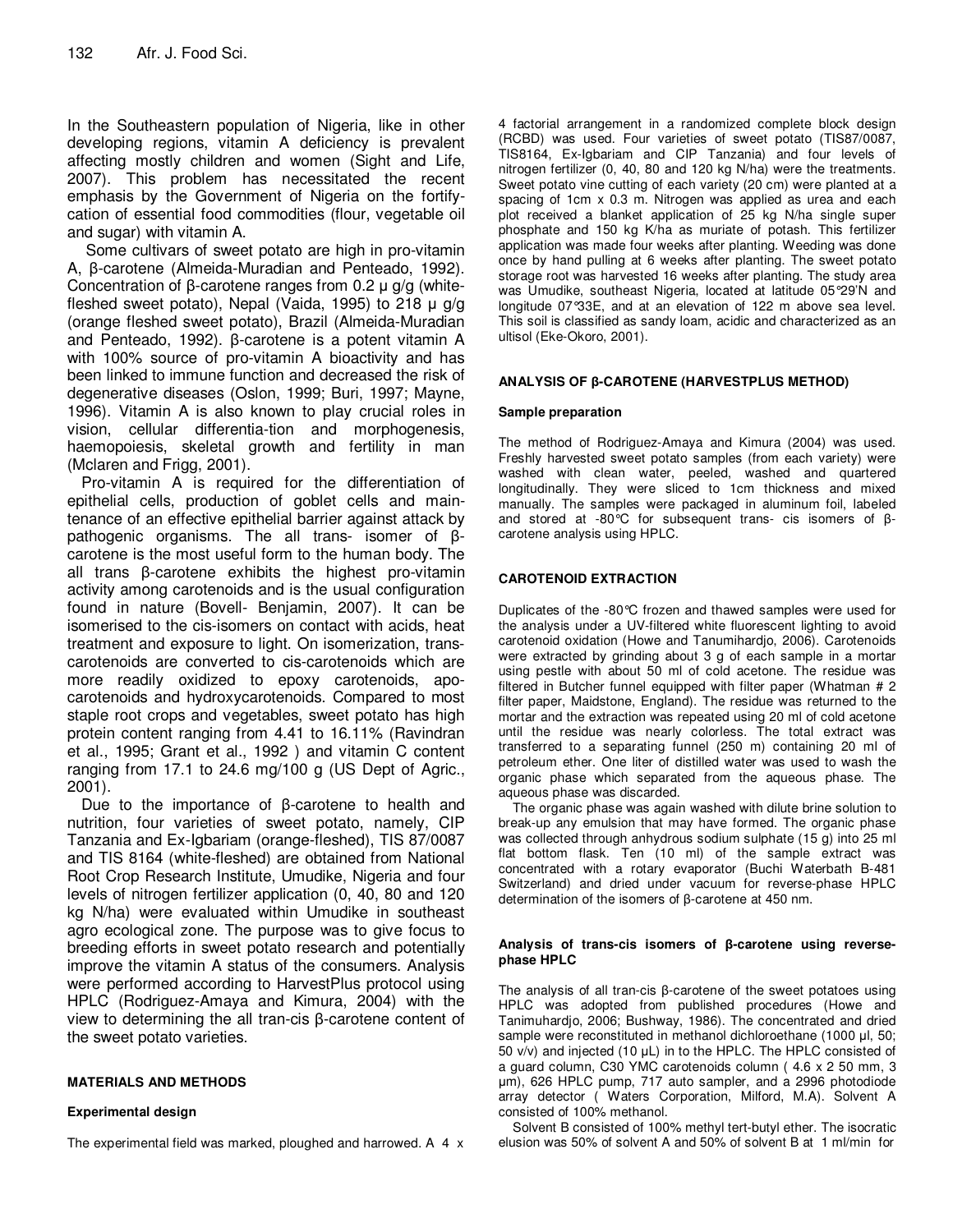| <b>Isomer</b> | Variety        | $\mathbf 0$                 | 40                       | 80                    | 120                       | LS D    |
|---------------|----------------|-----------------------------|--------------------------|-----------------------|---------------------------|---------|
| 9- cis        | CIP Tanzania   | $0.875^b \pm 0.021$         | $0.59^d \pm 0.028$       | $0.76^c \pm 0.042$    | $1.71^a \pm 0.042$        | 0.0967  |
|               | Ex-Igbariam    | $1.84^b \pm 0.184$          | $3.945^a \pm 0.035$      | $3.865^a \pm 0.714$   | $0.76^{\circ} \pm 0.042$  | 2.22842 |
|               | TIS 87/0087    | $1.595^{\circ} \pm 0.007$   | $3.63^a \pm 0.212$       | $2.625^b \pm 0.035$   | $2.10^b \pm 0.191$        | 0.3993  |
|               | TIS 8164       | $1.87^b \pm 0.283$          | $2.26^b \pm 0.127$       | $2.91^a \pm 0.304$    | $0.595^{\circ} \pm 0.035$ | 0.6049  |
| 13-CIS        | CIP Tanzania   | $1.03^b \pm 0.183$          | $1.00^b \pm 0.014$       | $1.18b \pm 0.042$     | $1.53a \pm 0.057$         | 0.2741  |
|               | Ex-Igbariam    | $1.445^b \pm 0.050$         | $2.66^a \pm 0.042$       | $2.51^{ab} \pm 0.389$ | $1.795^{ab} \pm 0.686$    | 1.0982  |
|               | TIS87/0087     | $1.46^d \pm 0.042$          | $2.595^b \pm 0.007$      | $3.22^a \pm 0.156$    | $1.77c \pm 0.085$         | 0.2531  |
|               | <b>TIS8164</b> | $1.695^a \pm 0.36$          | $1.46^a \pm 0.00$        | $1.965^a \pm 0.134$   | $0.53^b \pm 0.028$        | 0.5356  |
| 15-CIS        | CIP Tanzania   | $0.29^a \pm 0.00$           | $0.29^a \pm 0.00$        | $0.29^a \pm 0.00$     | $0.29^a \pm 0.00$         | 0.00    |
|               | Ex-Igbariam    | $0.29^a \pm 0.00$           | $0.29^a \pm 0.00$        | $0.29^a \pm 0.00$     | $0.29^a \pm 0.00$         | 0.00    |
|               | TIS87/0087     | $0.29^a \pm 0.00$           | $0.29^a \pm 0.00$        | $0.29^a \pm 0.00$     | $0.29^a \pm 0.00$         | 0.00    |
|               | TIs8164        | $0.29^a \pm 0.00$           | $0.29^a \pm 0.00$        | $0.29^a \pm 0.00$     | $0.29^a \pm 0.00$         | 0.00    |
| Trans         | CIP Tanzania   | $3.825^a \pm 0.163$         | $1.140^{\circ} \pm 0.00$ | $2.39^b \pm 0.156$    | $3.73^{a+} \pm 0.354$     | 0.5817  |
|               | Ex-Igbariam    | $3.505^a \pm 0.191$         | $6.125^a \pm 0.106$      | $6.025^a \pm 1.633$   | $4.32^a \pm 1.612$        | 3.1999  |
|               | TIS87/0087     | $3.325^{\circ} \pm 0.064$   | $6.81^b \pm 0.707$       | $11.33^a \pm 1.089$   | $4.275^{\circ} \pm 0.205$ | 1.8266  |
|               | <b>TIS8164</b> | $3.195^b \pm 0.516$         | $4.27^a \pm 0.283$       | $4.61^a \pm 0.325$    | $0.86^c \pm 0.071$        | 0.9386  |
| Total         | CIP Tanzania   | $6.02^b \pm 0.368$          | $4.62^{\circ} \pm 0.156$ | $3.02^d \pm 0.028$    | $7.26^{a+} \pm 0.339$     | 0.7284  |
|               | Ex-Igbariam    | $7.075^a \pm 0.417$         | $13.02^a \pm 0.184$      | $12.685^a \pm 2.737$  | $8.50^a \pm 3.78$         | 6.5035  |
|               | TIS87/0087     | $6.67^{\text{d}} \pm 0.099$ | $13.33^{b} \pm 0.905$    | $18.105^a \pm 1.124$  | $8.96^{\circ} \pm 0.32$   | 2.0582  |
|               | <b>TIS8164</b> | $7.05^b \pm 1.150$          | $8.275^{ab} \pm 0.148$   | $9.765^a \pm 0.771$   | $2.28^c \pm 0.141$        | 1.9535  |

**Table 1.** Effect of nitrogen concentration on trans-cis isomers of β –carotene (u g/g) in each sweet potato variety.

 $A_{bc}$  means  $\pm$  SD in the same row with similar superscript are not significantly different (P>0.05).

15 min. Isomers of β-carotene were eluded between 6 to 8 min. Chromatograms were generated at 450 nm. Identification of transcis isomer of β-carotene were done using standards and with the verification of their absorption spectrum.

#### **Standard reagents used**

The following standard reagents were used for the analysis:

- 1. Acetone reagent (ACS) 99.5%, GFS Chemicals, Mekinley Ave. Columbus
- 2. Petroluem ether, 40 to 60°C, Sigma-Aldrich, St Louis, USA.

3. Sigma carotene, from carrots, minimum 95% HPLC, Stein Hein, Germany.

These reagents were supplied from the biochemistry laboratory of IITA, Ibadan, Nigeria.

#### **Statistical analysis and calculations**

The mean, standard deviation and analysis of variance (ANOVA) of the data obtained from the study were computed using Statistical Package for Social Science (SPSS) version B. Means were separated using least significant difference test (LSD) at P<0.05. Analysis of variance (ANOVA) was specifically performed to check for significant difference (P<0.05) between means.

# **RESULTS AND DISCUSSION**

Table 1 shows the effect of nitrogen concentration on the trans-cis isomers of β-carotene in the sweet potato varieties. The main carotenoid identified in the sweet potato varieties was pro-vitamin A carotenoid, (βcarotene) in its trans-cis isomers, namely:

all-trans, 9-cis, 13-cis and 15-cis β-carotene isomers.

Trans-β-carotene had the highest concentration in all four varieties followed by 9-cis-β-carotene and 13-cis-β carotene respectively. The isomerization of the transcarotenoid, the natural configuration, to the cis-isomers may have been promoted by heat generated during carotenoid extraction. The effect of different levels of nitrogen fertilizer application from 0 to 80 kg N/ha produced a significant (P<0.05) difference with increasing values of trans-cis isomers of β-carotene with the exception of CIP Tanzania (Table 1). At zero ( 0 kg N/ha ) level of nitrogen fertilizer concentration, the total βcarotene and the trans-cis isomers of β-carotene maintained closely the same value for the different varieties of sweet potato (Table 1). The value of the geometrical all trans isomer of β-carotene increased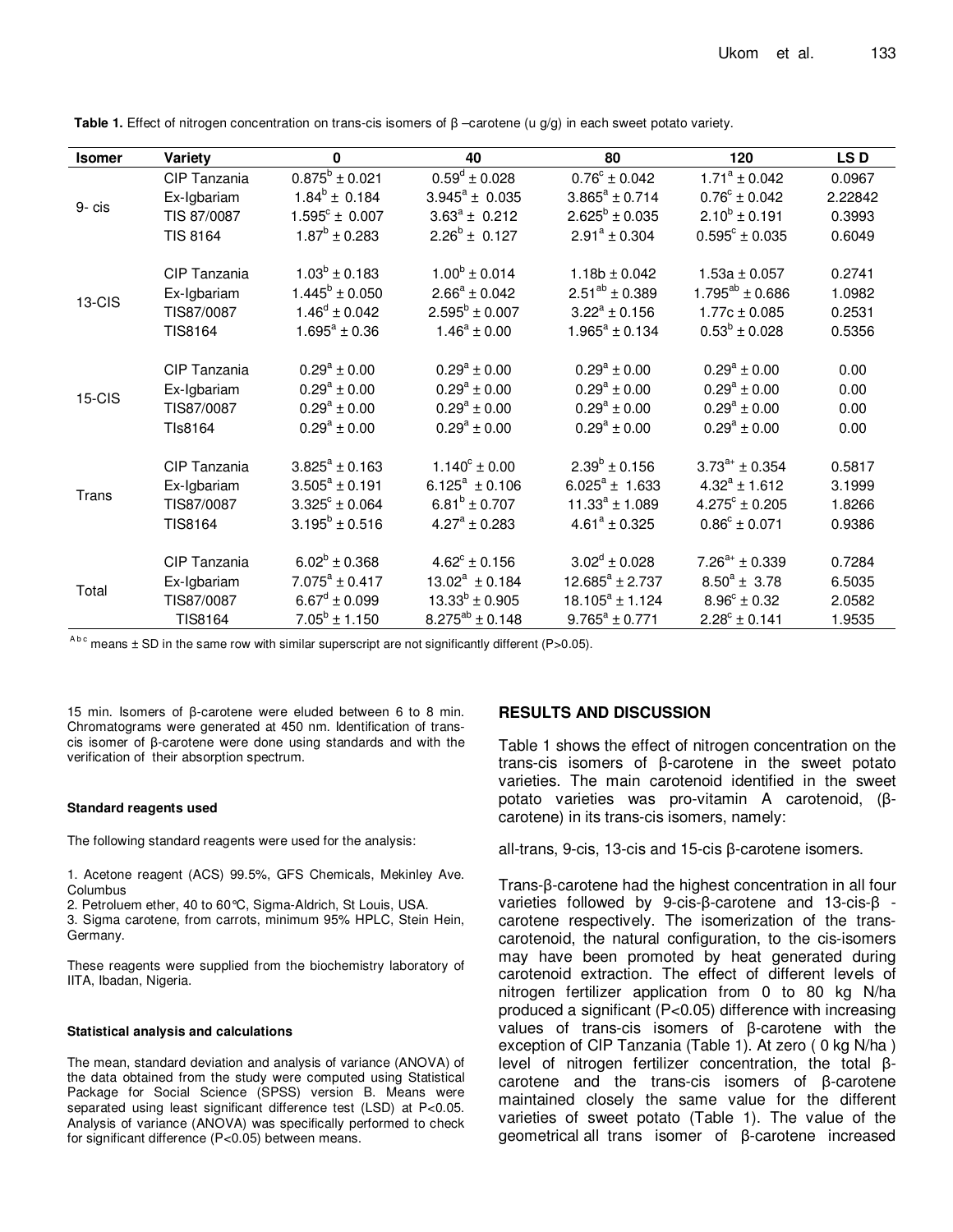

**Figure 1.** Chromatogram of Ex-Igbariam cultivar at 40 Kg N/ha.

progressively for Ex-Igbariam from 3.5 (0 kg N/ha) to 6.025 µ g/g (80 kg N/ha), TIS87/0087 increased from 3.3 (0 kg N/ha) to 11.3  $\mu$  g/g (80 kg N/ha) while TIS8164 increased from 3.2 (0 kg N/ha) to 4.6  $\mu$  g/g (80 kg N/ha) respectively. For the cis geometrical isomers, 9 and 13 cis β-carotene, similar increases from 0 to 80 kg N/ha was maintained. This resulted to the higher β-carotene yield for Ex-Igbariam (13.02  $\mu$  g/g) at 40 kg N/ha, TIS87/0087 (18.10  $\mu$  g/g) at 80 kg N/ha) and TIS8164 (9.76 µ g/g) at 80 kg N/ha (Figure 1).

Above 80 kg N/ha, there was a decline in the all-transcis-β-carotene content of the sweet potato varieties with the exception of CIP Tanzania. This trend established that the total β-carotene and all-trans-cis isomers of βcarotene yield are better at 40 to 80 kg N/ha (Table 1). The β-carotene yield from these varieties of sweet potatoes confirms the β-carotene values from sweet potato varieties common to Africa. Low (2007), of the International Sweet potato Center, noted that the βcarotene content of sweet potato common to Africa ranged from 100 to 1,600  $\mu$  gRAE/100g, thus agreeing with the β-carotene values obtained in this work for most of the varieties. The implication of this result is that nitrogen fertilizer application for optimum β-carotene yield will depend on each variety and environmental variations (Villagaria, 1999).

This may be the reason TIS87/0087, (a white-fleshed, and improved elite variety) and Ex-Igbariam, (a local orange-fleshed variety) with high nitrogen response ability and high photosynthetic activity (Okon, 2006) yielded higher β-carotene and trans-cis β-carotene values than CIP Tanzania and TIS8164 varieties. CIP Tanzania was observed to have the least β-carotene concentration at 40-80 kg N/ha due probably to low nitrogen response

and poor environmental adaptation.

Sweet potato has an adequate to excellent bioavailability of β-carotene, a pro-vitamin A, with a 100% vitamin A activity (Rodriguez-Amaya and Kimura, 2004). The requirement for vitamin A activity is an un-substituted β-ring with an 11-carbon polyene chain. The rapidly growing world population may rely on dietary pro-vitamin A carotenoids such as β-carotene derived from staple food sources like sweet potato to maintain Vitamin A functions in the body (Von-Lintig, 2007). This was supported by Low (2007) who showed that orange-fleshed sweet potato eaten by young children in Zambazia (Mozambique) had a positive impact on vitamin A status of the children during her assessment period. β-carotene is also important because it is an effective natural antioxidant. β-carotene has the potential to act as a lipidsoluble chain breaking antioxidant to quench singlet oxygen and interact with free radicals to prevent oxidative stress (Palozza and Krinsky, 1992). This action has the effect of lowering the risk of chronic diseases such as cardiovascular diseases (Mayne, 1996). Mclaren and Frigg (2001) also contributed that vitamin A plays a crucial role in vision, cellular differentiation and morphogenesis, haemopoiesis, skeletal growth and fertility in man.

Besides, Pro-vitamin A is important for epithelial cells differentiation, goblet cells production and the maintenance of an effective epithelial barrier against attack by pathogenic organisms. This research finding (especially for Ex-Igbariam and TIS87/0087) has identified locally developed sweet potato varieties with immense potentials for the supply of β-carotene and energy, thus enhancing vitamin A status and food security in the Southeast Zone of Nigeria.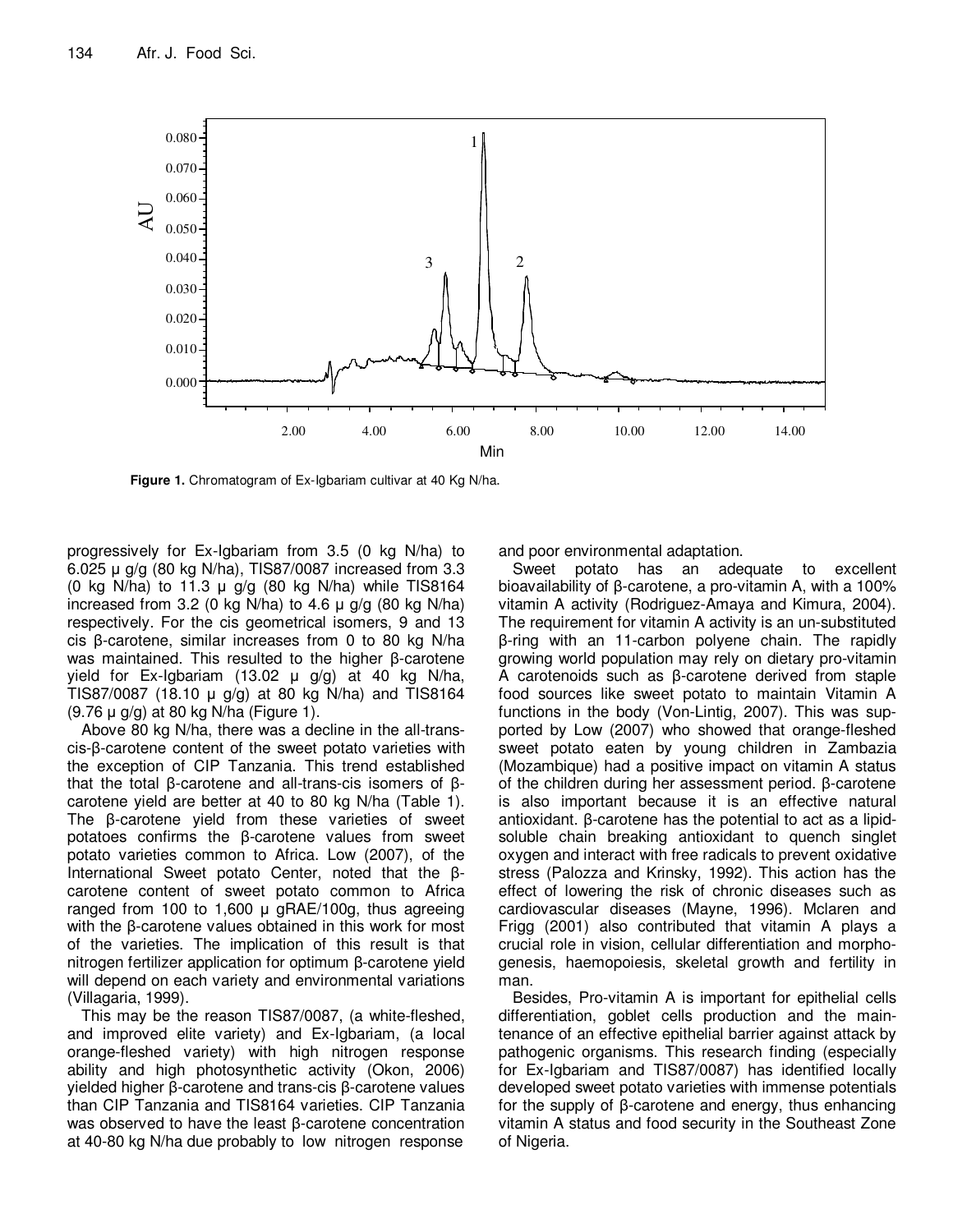

**Figure 2.** Chromatogram of TIS87/0087 cultivar at 80 KgN/ha.



**Figure 3.** Chromatogram of CIP Tanzania cultivar at 40 Kg N/ha.

The chromatograms for the caroteniods of the four sweet potato varieties are shown in Figures 1, 2, 3 and 4 respectively. CIP Tanzania (in particular) had many minor peaks whose carotenoids other than β-carotene could not be identified due to lack of internal standards. This collaborates with other research findings which attributed about 36% of total caroteniod to other minor carotenoids in some sweet potato varieties (Rodriguez-Amaya and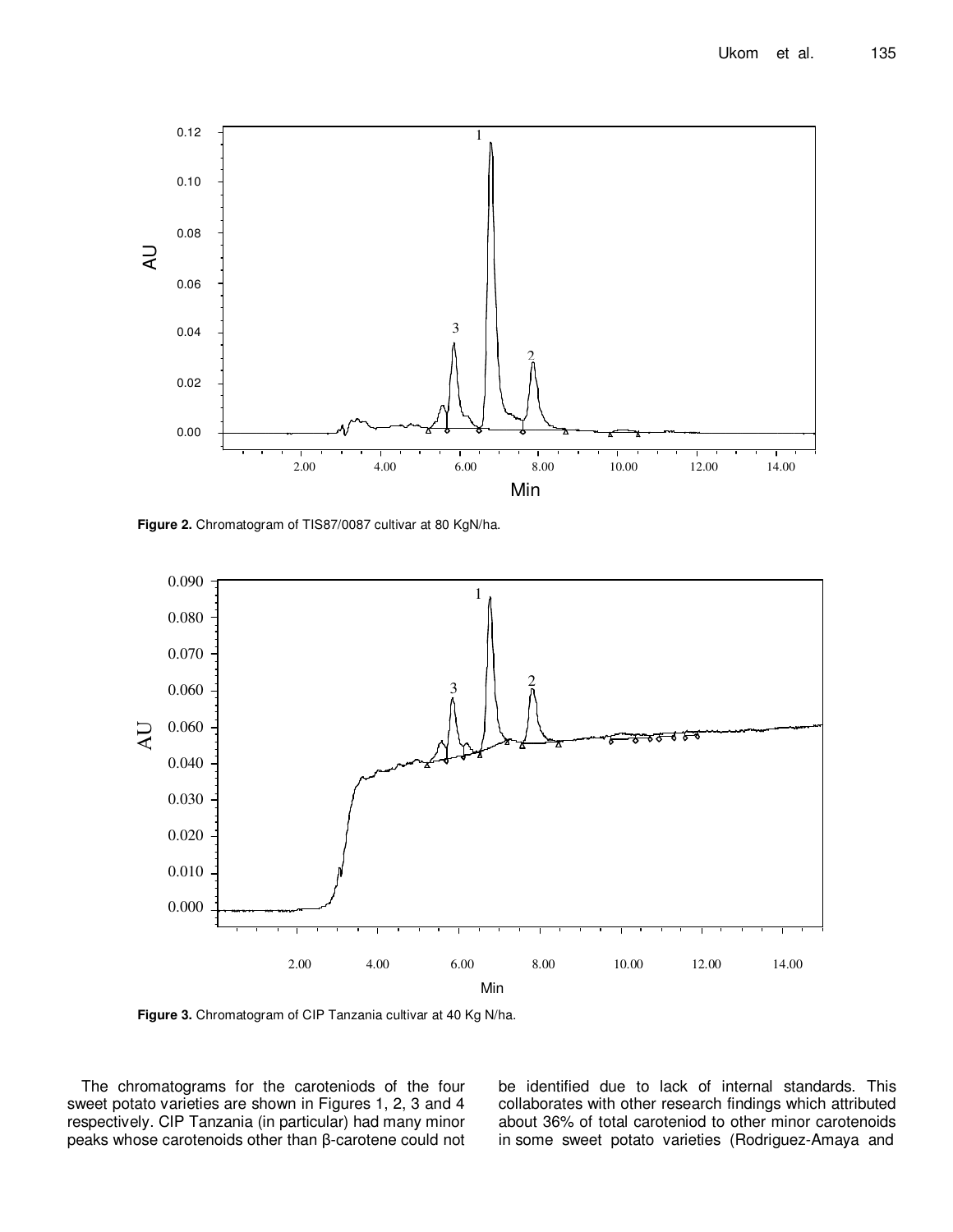

**Figure 4.** Chromatogram of TIS 8164 cultivar at 40KgN/ha. Peaks are (1) Trans-β-carotene, (2)9-cis β-carotene, (3)13-cis βcarotene.

Kimura, 2004; Almeida and Penteado, 1992). The peak areas for Ex-Igbariam and TIS870087 are larger than the peak areas for CIP Tanzania and TIS8164. This may directly accounted for higher carotenoid concentrations in Ex-Igbariam and TIS87/0087 than in CIP Tanzania and TIS 8164. This trend has thus established that Ex-Igbariam and TIS87/0087 are the best quantitative βcarotene cultivars. At a fertilizer application level of 40 kg N/ha, the all trans-β-carotene level of TIS87/0087 was highest. In addition to the identified peaks, Ex-Igbariam had two other broad but minor peaks that were unidentified (Figure 1). TIS87/0087 and CIP Tanzania had at least one minor but broad peak in each case (Figures 2 and 3) while TIS 8164 potato variety had at least two unidentified peaks (one broad peak and another sharp peak).

# **Conclusion**

Nitrogen fertilizer application to sweet potato production significantly affected the all tran-cis isomers and total β carotene yield particularly at 40 to 80 kg N/ha. The high β-carotene yielding varieties are Ex-Igbariam and TIS87/0087. At 13.33 to 18.10 µ g/g (~1333 to 1810 µ g/100g) of β-carotene bioavailability from Ex-Igbariam and TIS87/0087 varieties of sweet potato, β-carotene can potentially improve the vitamin A status of the vulnerable

groups. This result can direct breeding and production needs of sweet potato cultivars in Southeast Nigeria. The precision of the analysis at 90% and above using coefficient of variation limited the errors in carotenoids extraction and β-carotene concentration.

## **ACKNOWLEDGEMENT**

The authors are grateful to Sir E. A Nwauzor and Mr J. I Chukwu of the sweet potato Programme, National Root Crop Research Institute, Umudike, Nigeria for supplying the sweet potato cultivars.

#### **REFERENCES**

- Almeida LB, Penteado MVC (1988). Carotenoids and Provitamin A value of white-fleshed Brazilian Sweet potatoes (Ipomoea batatas Lam). J. Food comp. Anal., 1(3): 341- 352.
- Almeida LB, Penteado MVC (1992). Carotenoids And Provitamin A value of some Brazilian Sweet potato Cultivars (Ipomoea batatas Lam) Rev .Farm Bioquim. University Paulo. 28: 145-154.
- Aniedu C, Oti E (2007). Sweet potato based recipes. Extension Bulletin, National Root Crops Research Institute ,Umudike, Nigeria.
- Bovell-Benjamin AC (2007). Sweet Potato. A review of its past, present and future role in human nutrition. Adv. Food a Nutr. Res., 52-58
- Bushway RJ (1986). Determination of α and β-carotene in some raw fruits and Vegetable by high- performance liquid chromatography J Agric. Food Chem., 34: 409-412.
- Buri BJ (1997). Beta carotene and human health; A review of current Research. Nutr. Res., 17: 547-580.